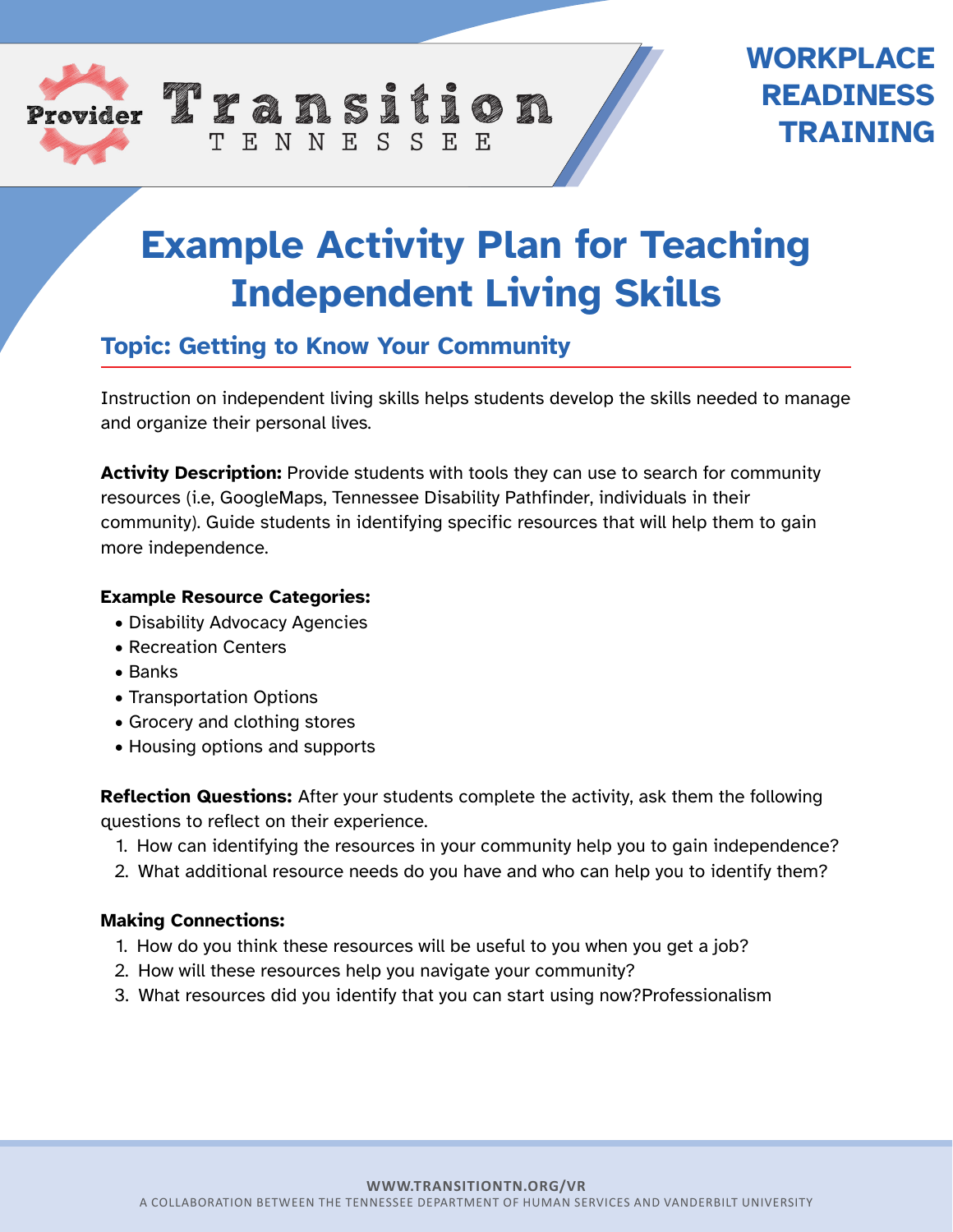

## **Topic: Healthy Living Skills**

Instruction on healthy living provides students with tips to maintain employment. Health management includes making healthy choices as they relate to physical activity, nutrition, medication, and medical decisions. A healthy lifestyle can result in more productivity at work and reduce injury and sickness

**Activity Description:** Provide students with examples of skills that promote a healthy lifestyle. Engage students in a guided discussion of how incorporating healthy living routines can be beneficial to them as an employee.

#### **Example Scenarios:**

- Meal Planning
- Personal Care
- Health Management
- Following Routines or Schedules

**Reflection Questions:** After your students complete the activity, ask them the following questions to reflect on their experience.

- 1. What is one healthy living skill that you would like to improve or develop?
- 2. What is a routine that you are currently doing that helps you to live a healthy lifestyle?

#### **Making Connections:**

- 1. How can following healthy living routines help you to be prepared as a student and as a future employee?
- 2. How can practicing healthy living skills help you to be more independent?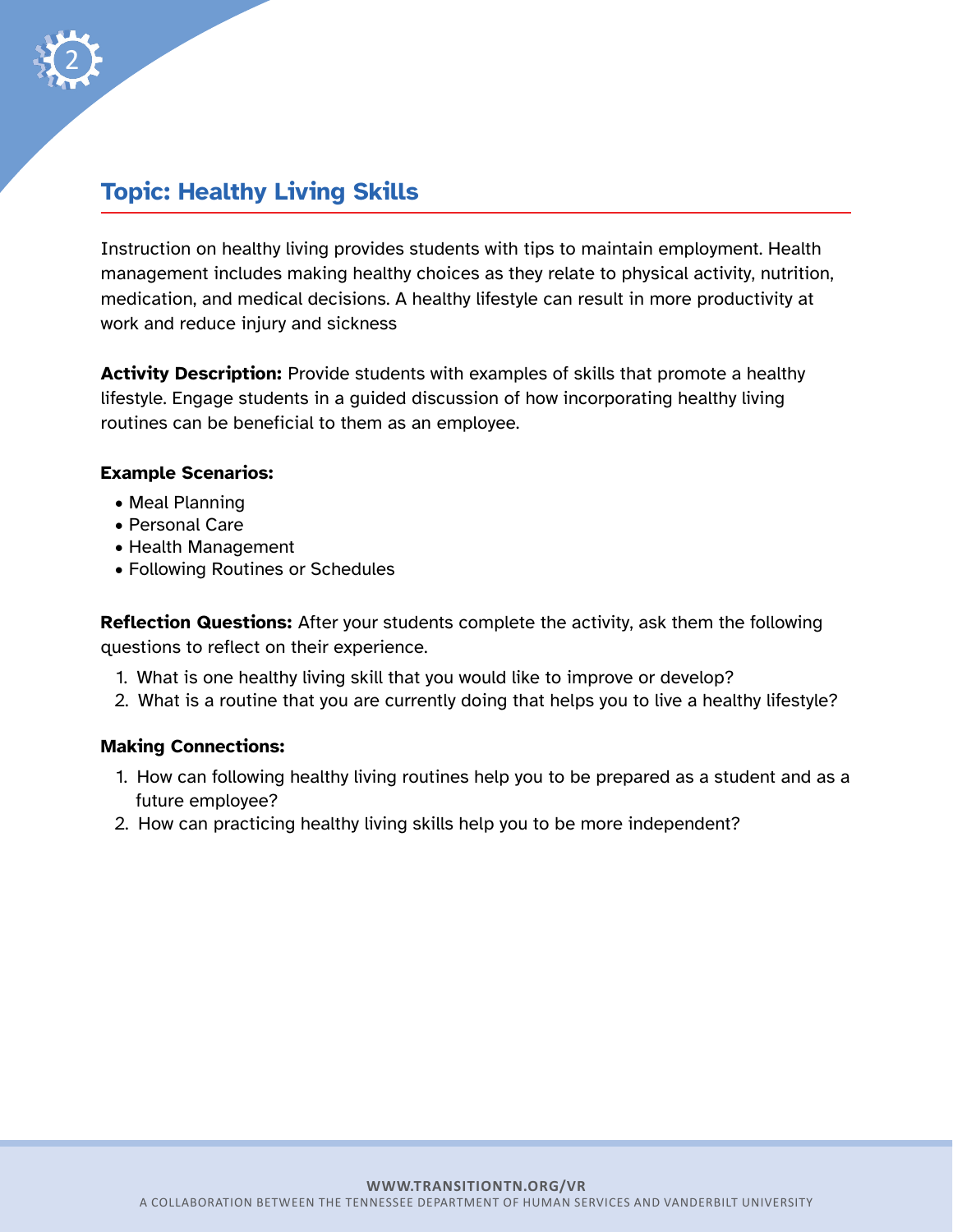

3

Instruction on privacy practices will help students make informed decisions on who to share their personal information with and when it's appropriate to share personal information.

**Activity Description:** Provide students with a variety of examples involving sharing their personal information with others. Guide students to determine if the scenario is an example of a situation where the information should be kept private, or the information should be shared.

#### **Example Scenarios:**

- Keeping your social security number safe
	- o A new app you are trying to install on your phone asks you to enter your social security number.
	- o You are opening a new checking account, and the bank asks you for your social security number.
- Keeping your medical information safe
	- o Your co-worker asks you what medications you take.
	- o Your doctor asks you what medications you are currently taking.
- Using social media safely
	- o Your friend asks you for your TV login and password.
	- o You have a list of all your social media accounts with the passwords posted on your computer home screen.

**Reflection Questions:** After your students complete the activity, ask them the following questions to reflect on their experience.

- 1. How do you know when it is safe to share personal information?
- 2. What personal information do you need to be careful about sharing?
- 3. What steps can you take if you are asked for personal information you don't feel comfortable sharing?

**Making Connections:** Help students make connections between when it is safe and unsafe to share personal information.

- 1. What are some examples where you will need to share personal information?
- 2. What personal information must be shared to become employed?
- 3. What are some of the consequences of not keeping your personal information private?